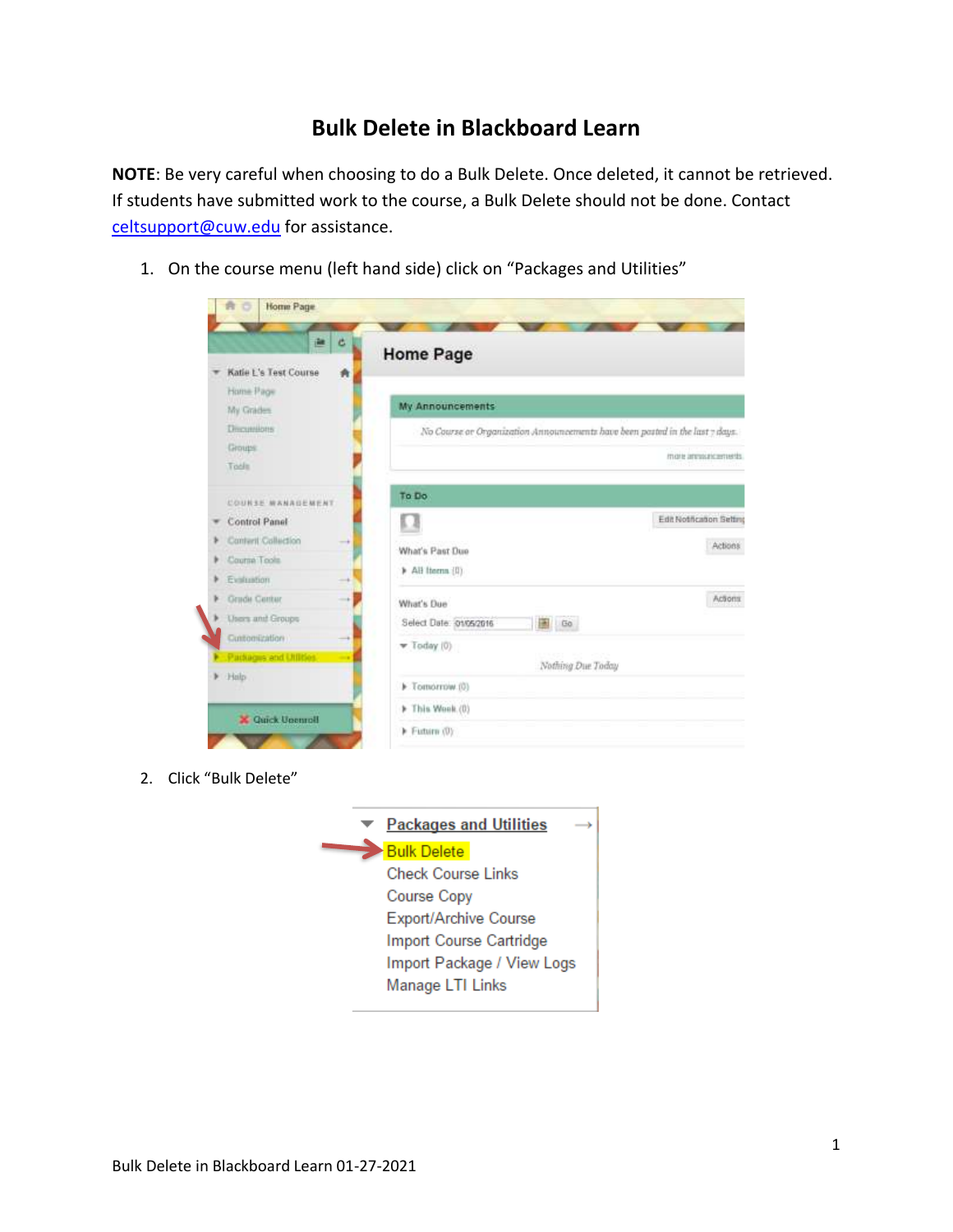3. You will see the following page. Select the checkboxes for the items you wish to delete. In most cases you would check everything EXCEPT users.

| <b>Bulk Delete</b>                                             |
|----------------------------------------------------------------|
| Bulk Delete deletes selected Course Content and data from a Co |
| Indicates a required field.                                    |
| SELECT CONTENT MATERIALS TO DELETE                             |
| Warning: This action is final and cannot be undone.            |
| Information (a)                                                |
| Content St                                                     |
| SELECT OTHER MATERIALS TO DELETE                               |
|                                                                |
| Announcements in                                               |
| <b>Users</b><br>Groups #                                       |
| Discussion Board @                                             |
| Tests. Surveys, and Pools IP                                   |
| Grade Center Columns (2)                                       |
| Statistics at                                                  |
| Glossary III                                                   |

4. Scroll down and type "Delete" in the appropriate box. Then click "Submit"



5. Once you click "Submit", the following screen should appear along with the green bar indicating the bulk delete was successful.